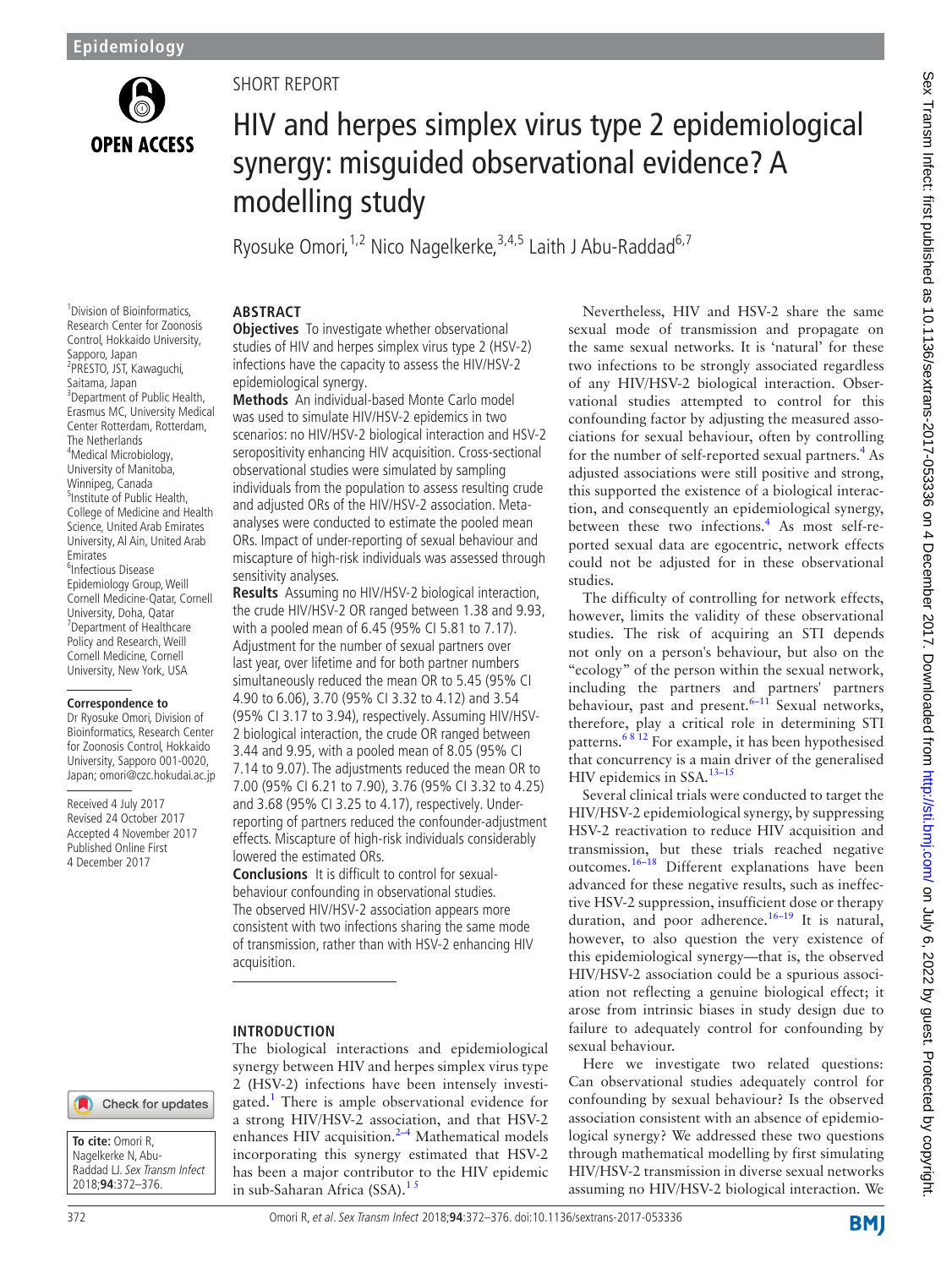then simulated HIV/HSV-2 transmission assuming HIV/HSV-2 biological interaction with an effect size as that reported in observational studies.[2–4](#page-4-1) Subsequently, we simulated the conduct and analysis of observational studies on the simulated epidemics, that is, we cross-sectionally sampled individuals from the population and estimated sample associations by logistic regressions.

In light of known limitations to observational evidence, namely under-reporting of sexual behaviour and miscapture (undersampling) of high-risk individuals in surveys, we repeated our analyses factoring in these limitations. Our study thus furnishes a 'microscopic' assessment, from first principles, of one of the most controversial factors in HIV epidemiology.

#### **Methodology**

We used a recently constructed individual-based Monte Carlo simulation model<sup>[6](#page-4-3)</sup> to simulate sex partnering, birth/death and HIV/HSV-2 transmission in a population. The model was applied in two scenarios. First, HIV/HSV-2 transmission was simulated assuming no HIV/HSV-2 biological interaction. Second, HIV/HSV-2 transmission was simulated assuming that HSV-2 seropositivity increases the risk of HIV acquisition by 2.5-fold the relative risk effect size as estimated from observational studies. $2-4$  In the latter scenario, we lowered the overall average level of sexual risk behaviour so that both scenarios had similar HIV prevalence levels. Accordingly, the second scenario can be seen as a 'positive control' of the first scenario.

The model was parameterised with representative natural history and transmission parameters,<sup>16</sup> listed in online [supple](https://dx.doi.org/10.1136/sextrans-2017-053336)[mentary table S1.](https://dx.doi.org/10.1136/sextrans-2017-053336) Since observational studies suggest that the effect size of the HIV/HSV-2 association varies between populations, such as the general population versus high-risk populations,<sup>3</sup> we assessed the association in diverse sexual networks to accommodate for potential variability in effect size by type of population/sexual network.

The sexual networks were simulated based on the range of population-based sexual behaviour data in  $SSA<sub>1</sub><sup>20</sup>$  as derived from 25 Demographic and Health Surveys (DHS) data. $^{21}$  $^{21}$  $^{21}$ Marital partnerships formed/dissolved at a rate derived from DHS current-marriage age-specific data.<sup>6 21</sup> Non-marital partnerships formed/dissolved in unmarried (premarital sex) and married (extramarital sex) persons, but at different DHS-derived rates.<sup>[6 20](#page-4-3)</sup> Sexual behaviour parameters were sampled (randomly) from the empirical distributions<sup>[20](#page-4-7)</sup> to generate a diversity of sexual network statistics such as number-of-partners mean and variance, degree correlation, clustering coefficient, and concurrency—accommodating for variation by marital status and age.<sup>6</sup>

We simulated 100 HIV/HSV-2 epidemics on 100 different sexual networks, with initial population sizes of 2000, for each scenario—numbers sufficient to be representative of the diversity of the (stochastic) epidemics we see for these two infections. Each simulation was seeded with 10 HIV/HSV-2 infections, and was run with a 'burn-in' time of 200 years to reach equilibrium. Although the model allows assessment of the HIV/HSV-2 association temporally and by epidemic phase, we only assessed the association at endemic equilibrium to control for potential temporal effects on the association.

We cross-sectionally sampled all individuals 15–65 years of age from each of the 100 simulated epidemics/populations. In each sample, we assessed the HIV/HSV-2 association. Different univariable and multivariable logistic regression analyses were conducted to calculate crude and adjusted ORs of HIV infection with HSV-2 seropositivity. The following independent predictors were selected a priori because of relevance to the

research questions: number of sexual partners over the last year (continuous variable), number of lifetime partners (continuous variable), age (continuous variable) and marriage (categorical variable), in addition to HSV-2 serostatus (categorical variable). Different regression models were used to adjust for the number of sexual partners over the last year, number of lifetime partners, both numbers of partners, and both numbers of partners, age and marriage. The latter analysis was done to reflect common adjustment variables in observational studies.<sup>4</sup> ORs of the 100 simulated studies were pooled using a DerSimonian-Laird random-effects model to calculate pooled effects.

For sensitivity analyses, we repeated the above analyses for each scenario, but after reducing (randomly) the *reported* number of partners over the last year, for individuals with  $>1$ partners, by an average of 10%, 25% and 50%, to simulate under-reporting of sexual behaviour. We also repeated the above analyses, but after excluding individuals with the highest 10%, 25% and 50% number of partners over the last year, to simulate miscapture of high-risk individuals.

### **Results**

[Table](#page-2-0) 1 shows the results of the regression analyses assuming no HIV/HSV-2 biological interaction. In the baseline scenario of no under-reporting and no miscapture, the crude OR ranged between 1.38 and 9.93, with a pooled mean of 6.45 (95% CI 5.81 to 7.17). Adjustment for the number of partners over last year, over lifetime and for both numbers of partners reduced the mean OR to 5.45 (95% CI 4.90 to 6.06), 3.70 (95% CI 3.32 to 4.12) and 3.54 (95% CI 3.17 to 3.94), respectively. Adjustment for age and marriage in addition to partner numbers yielded an OR of 4.93 (95% CI 4.41 to 5.52). The sensitivity analyses assuming under-reporting and miscapture yielded similar patterns.

[Table](#page-3-0) 2 shows the results of the regression analyses assuming increased HIV acquisition with HSV-2 seropositivity. In the baseline scenario of no under-reporting and no miscapture, the crude OR was higher with a range of 3.44–9.95 and a pooled mean of 8.05 (95% CI 7.14 to 9.07). Adjustment for the number of partners over last year, over lifetime and for both numbers of partners reduced the mean OR by larger margins than those with no HIV/HSV-2 biological interaction—the mean OR was reduced to 7.00 (95% CI 6.21 to 7.90), 3.76 (95% CI 3.32 to 4.25) and 3.68 (95% CI 3.25 to 4.17), respectively. Adjustment for age and marriage in addition to partner numbers yielded an OR of 4.71 (95% CI 4.15 to 5.35). The sensitivity analyses assuming under-reporting and miscapture yielded similar patterns.

Adjustments for the lifetime number of partners always had larger effects on the OR than those for the last-year number of partners (tables [1 and 2\)](#page-2-0). The simultaneous adjustment for both numbers of partners resulted in a larger effect on the OR, although not much larger than that for only the lifetime number of partners. Under-reporting of partners reduced the adjustment effects for both numbers of partners. Miscapture of high-risk individuals considerably lowered the estimated ORs.

# **Discussion**

Our results demonstrate the difficulty of adequately controlling for sexual-behaviour confounding. While the ORs were closer to 1 after adjustment for numbers of partners, they remained well above 1 despite absence of any biological interaction in the first modelling scenario. The lifetime-partner-number adjustment was also more effective, probably because it captured better the exposure risk to both infections over lifetime.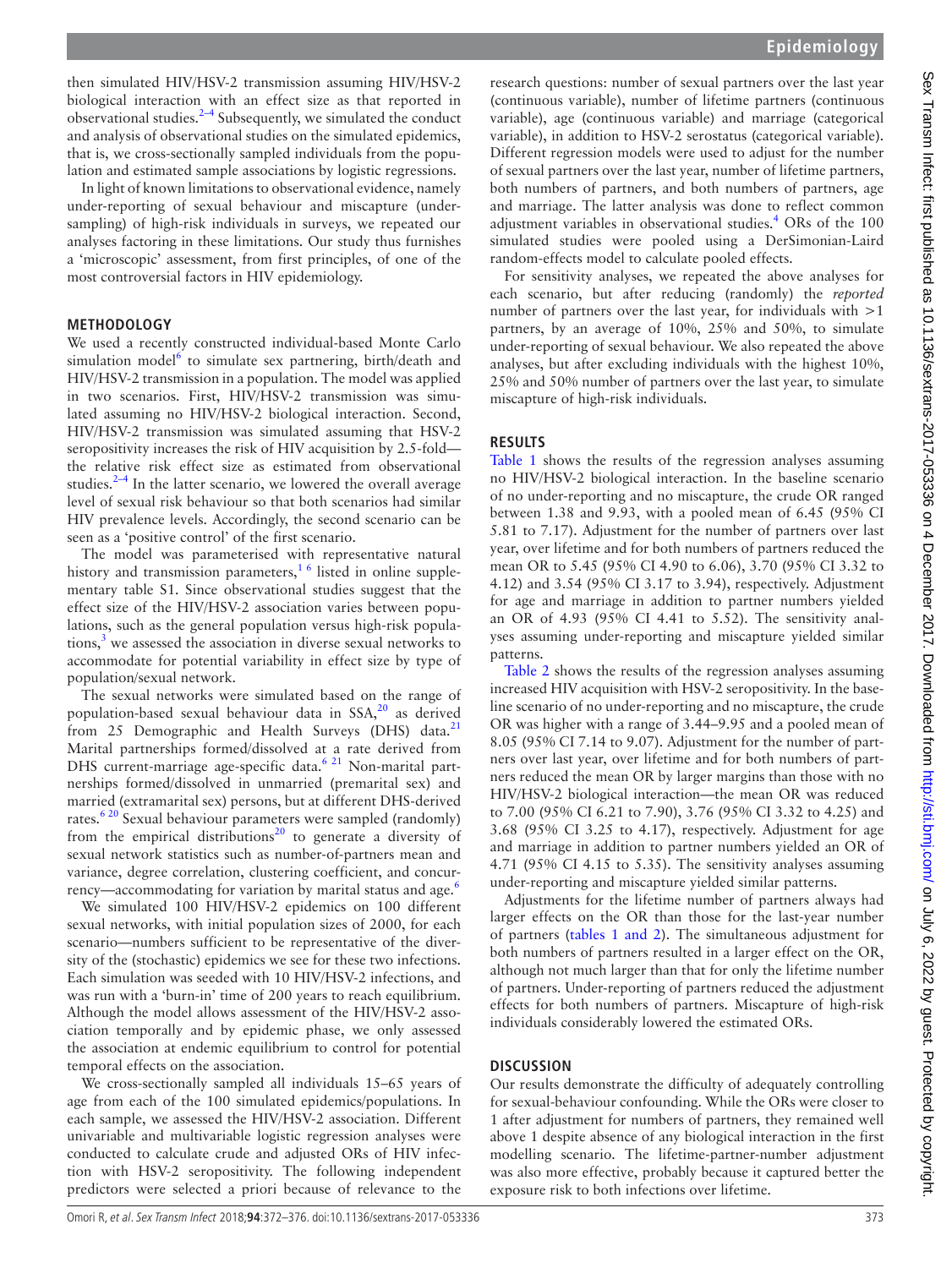<span id="page-2-0"></span>

| Table 1                                                                                                                                                                                                                                                                                                                                                  | Association between HIV infection and HSV-2 infection in 100 | simulated cross-sectional observational studies, assuming no HIV/HSV-2 biological interaction                                                                                              |         |             |                |                |                                   |
|----------------------------------------------------------------------------------------------------------------------------------------------------------------------------------------------------------------------------------------------------------------------------------------------------------------------------------------------------------|--------------------------------------------------------------|--------------------------------------------------------------------------------------------------------------------------------------------------------------------------------------------|---------|-------------|----------------|----------------|-----------------------------------|
|                                                                                                                                                                                                                                                                                                                                                          |                                                              |                                                                                                                                                                                            | Studies | Sample size | Crude OR       | Adjusted OR    | Pooled OR across all simulations* |
|                                                                                                                                                                                                                                                                                                                                                          |                                                              |                                                                                                                                                                                            | $\geq$  | ŧ           | Range          | Range          | Mean (95%CI)                      |
| Baseline scenario#                                                                                                                                                                                                                                                                                                                                       | Crude OR (95% Cl)                                            |                                                                                                                                                                                            | 100     | 1755        | $.38 - 9.93$   |                | 6.45 (5.81 to 7.17                |
|                                                                                                                                                                                                                                                                                                                                                          | Adjusted OR (95% CI)                                         | sexual partners over the last year<br>For number of                                                                                                                                        | 100     | 1755        | $1.38 - 9.93$  | $1.34 - 8.78$  | 5.45 (4.90 to 6.06)               |
|                                                                                                                                                                                                                                                                                                                                                          |                                                              | lifetime sexual partners<br>For number of                                                                                                                                                  | 100     | <b>1755</b> | $.38 - 9.93$   | $1.29 - 7.34$  | 3.70 (3.32 to 4.12)               |
|                                                                                                                                                                                                                                                                                                                                                          |                                                              | sexual partners over the last year and lifetime<br>For number of                                                                                                                           | 100     | 1755        | $.38 - 9.93$   | $1.23 - 6.96$  | 3.54 (3.17 to 3.94)               |
|                                                                                                                                                                                                                                                                                                                                                          |                                                              | For age, marriage and the number of sexual partners over the last year and lifetime                                                                                                        | 100     | <b>1755</b> | $.38 - 9.93$   | $0.27 - 10.91$ | 4.93 (4.41 to 5.52)               |
| 50% under-reporting<br>Under-reporting§                                                                                                                                                                                                                                                                                                                  | Crude OR (95% CI)                                            |                                                                                                                                                                                            | 100     | 1755        | $1.38 - 9.93$  |                | 6.45 (5.81 to 7.17)               |
|                                                                                                                                                                                                                                                                                                                                                          | Adjusted OR (95% CI)                                         | sexual partners over the last year<br>For number of                                                                                                                                        | 100     | 1755        | $1.38 - 9.93$  | $1.43 - 8.80$  | (5.02 to 6.21)<br>5.58            |
|                                                                                                                                                                                                                                                                                                                                                          |                                                              | lifetime sexual partners<br>For number of                                                                                                                                                  | 100     | 1755        | $1.38 - 9.93$  | $1.14 - 8.10$  | 4.39 (3.94 to 4.88)               |
|                                                                                                                                                                                                                                                                                                                                                          |                                                              | sexual partners over the last year and lifetime<br>For number of                                                                                                                           | 100     | 1755        | $1.38 - 9.93$  | $1.23 - 7.42$  | 4.06 (3.65 to 4.53)               |
|                                                                                                                                                                                                                                                                                                                                                          |                                                              | For age, marriage and the number of sexual partners over the last year and lifetime                                                                                                        | 100     | 1755        | $1.38 - 9.93$  | $0.27 - 11.12$ | 5.59 (5.00 to 6.26)               |
| 25% under-reporting                                                                                                                                                                                                                                                                                                                                      | Crude OR (95% CI)                                            |                                                                                                                                                                                            | 100     | 1755        | $1.38 - 9.93$  |                | 6.45 (5.81 to 7.17)               |
|                                                                                                                                                                                                                                                                                                                                                          | Adjusted OR (95% CI)                                         | sexual partners over the last year<br>For number of                                                                                                                                        | 100     | 1755        | $.38 - 9.93$   | $1.24 - 8.93$  | 5.57 (5.01 to 6.19)               |
|                                                                                                                                                                                                                                                                                                                                                          |                                                              | lifetime sexual partners<br>For number of                                                                                                                                                  | 100     | 1755        | 1.38-9.93      | $1.31 - 8.13$  | 4.46 (4.01 to 4.97)               |
|                                                                                                                                                                                                                                                                                                                                                          |                                                              | sexual partners over the last year and lifetime<br>For number of                                                                                                                           | 100     | 1755        | $1.38 - 9.93$  | $1.24 - 7.58$  | 4.13 (3.71 to 4.60)               |
|                                                                                                                                                                                                                                                                                                                                                          |                                                              | For age, marriage and the number of sexual partners over the last year and lifetime                                                                                                        | 100     | 1755        | $1.38 - 9.93$  | $0.27 - 11.79$ | 5.71 (5.10 to 6.38)               |
| 10% under-reporting                                                                                                                                                                                                                                                                                                                                      | Crude OR (95% CI)                                            |                                                                                                                                                                                            | 100     | 1755        | $1.38 - 9.93$  |                | 6.45 (5.81 to 7.17)               |
|                                                                                                                                                                                                                                                                                                                                                          | Adjusted OR (95% CI)                                         | sexual partners over the last year<br>For number of                                                                                                                                        | 100     | 1755        | $1.38 - 9.93$  | $1.28 - 8.82$  | 5.56 (5.00 to 6.18)               |
|                                                                                                                                                                                                                                                                                                                                                          |                                                              | For number of lifetime sexual partners                                                                                                                                                     | 100     | 1755        | 1.38-9.93      | $1.06 - 7.72$  | 4.47 (4.01 to 4.97)               |
|                                                                                                                                                                                                                                                                                                                                                          |                                                              | sexual partners over the last year and lifetime<br>For number of                                                                                                                           | 100     | 1755        | $1.38 - 9.93$  | $1.00 - 7.75$  | 4.14 (3.72 to 4.62)               |
|                                                                                                                                                                                                                                                                                                                                                          |                                                              | For age, marriage and the number of sexual partners over the last year and lifetime                                                                                                        | 100     | 1755        | $1.38 - 9.93$  | $0.26 - 11.33$ | 5.75 (5.14 to 6.43)               |
| 50% miscapture<br><b>Miscapture</b>                                                                                                                                                                                                                                                                                                                      | Crude OR (95% CI)                                            |                                                                                                                                                                                            | 100     | 877         | $0.00 - 23.02$ |                | 4.84 (4.23 to 5.54)               |
|                                                                                                                                                                                                                                                                                                                                                          | Adjusted OR (95% Cl)                                         | sexual partners over the last year<br>For number of                                                                                                                                        | 100     | 877         | $0.00 - 23.02$ | $0.00 - 24.37$ | 4.41 (3.85 to 5.06)               |
|                                                                                                                                                                                                                                                                                                                                                          |                                                              | lifetime sexual partners<br>For number of                                                                                                                                                  | 100     | 877         | $0.00 - 23.02$ | $0.00 - 17.25$ | 2.98 (2.58 to 3.44)               |
|                                                                                                                                                                                                                                                                                                                                                          |                                                              | sexual partners over the last year and lifetime<br>For numbers of                                                                                                                          | 100     | 877         | $0.00 - 23.02$ | $0.00 - 18.12$ | 2.98 (2.58 to 3.43)               |
|                                                                                                                                                                                                                                                                                                                                                          |                                                              | For age, marriage and the numbers of sexual partners over the last year and lifetime                                                                                                       | 100     | 877         | $0.00 - 23.02$ | $0.00 - 25.44$ | 3.57 (3.06 to 4.16)               |
| 25% miscapture                                                                                                                                                                                                                                                                                                                                           | Crude OR (95% CI)                                            |                                                                                                                                                                                            | 100     | 1316        | $0.00 - 13.21$ |                | 4.31 (3.84 to 4.84)               |
|                                                                                                                                                                                                                                                                                                                                                          | Adjusted OR (95% Cl)                                         | For number of sexual partners over the last year                                                                                                                                           | 100     | 1316        | $0.00 - 13.21$ | $0.00 - 14.24$ | 3.97 (3.54 to 4.46)               |
|                                                                                                                                                                                                                                                                                                                                                          |                                                              | For number of lifetime sexual partners                                                                                                                                                     | 100     | 1316        | $0.00 - 13.21$ | $0.00 - 13.55$ | 2.60 (2.30 to 2.94)               |
|                                                                                                                                                                                                                                                                                                                                                          |                                                              | For number of sexual partners over the last year and lifetime                                                                                                                              | 100     | 1316        | $0.00 - 13.21$ | $0.00 - 13.89$ | 2.59 (2.29 to 2.92)               |
|                                                                                                                                                                                                                                                                                                                                                          |                                                              | ge and the number of sexual partners over the last year and lifetime<br>For age, marria                                                                                                    | 100     | 1316        | $0.00 - 13.21$ | $0.00 - 19.91$ | 3.17 (2.80 to 3.59)               |
| 10% miscapture                                                                                                                                                                                                                                                                                                                                           | Crude OR (95% CI)                                            |                                                                                                                                                                                            | 100     | 1579        | $1.44 - 9.22$  |                | 4.71 (4.22 to 5.25)               |
|                                                                                                                                                                                                                                                                                                                                                          | Adjusted OR (95% CI)                                         | For number of sexual partners over the last year                                                                                                                                           | 100     | 1579        | $1.44 - 9.22$  | $1.37 - 10.26$ | 4.29 (3.85 to 4.79)               |
|                                                                                                                                                                                                                                                                                                                                                          |                                                              | For number of lifetime sexual partners                                                                                                                                                     | 100     | 1579        | $1.44 - 9.22$  | $0.23 - 8.02$  | 2.68 (2.39 to 3.01)               |
|                                                                                                                                                                                                                                                                                                                                                          |                                                              | For number of sexual partners over the last year and lifetime                                                                                                                              | 100     | 1579        | $1.44 - 9.22$  | $0.23 - 8.12$  | 2.66 (2.37 to 2.98)               |
|                                                                                                                                                                                                                                                                                                                                                          |                                                              | For age, marriage and the number of sexual partners over the last year and lifetime                                                                                                        | 100     | 1579        | $1.44 - 9.22$  | $0.14 - 9.16$  | to 3.86)<br>(3.05)<br>3.43        |
| SSample was drawn randomly from the simulated population, but after assuming under-reporting of<br>*Meta-analyses were conducted using a DerSimonian-Laird random-effects model<br>tAverage sample size of each cross-sectional observational study.<br>#Sample was drawn randomly from the simulated population.<br>HSV-2, herpes simplex virus type 2. |                                                              | the number of sexual partners over the last year.<br>MSample was drawn randomly from the simulated population, but after excluding individuals with the largest number of sexual partners. |         |             |                |                |                                   |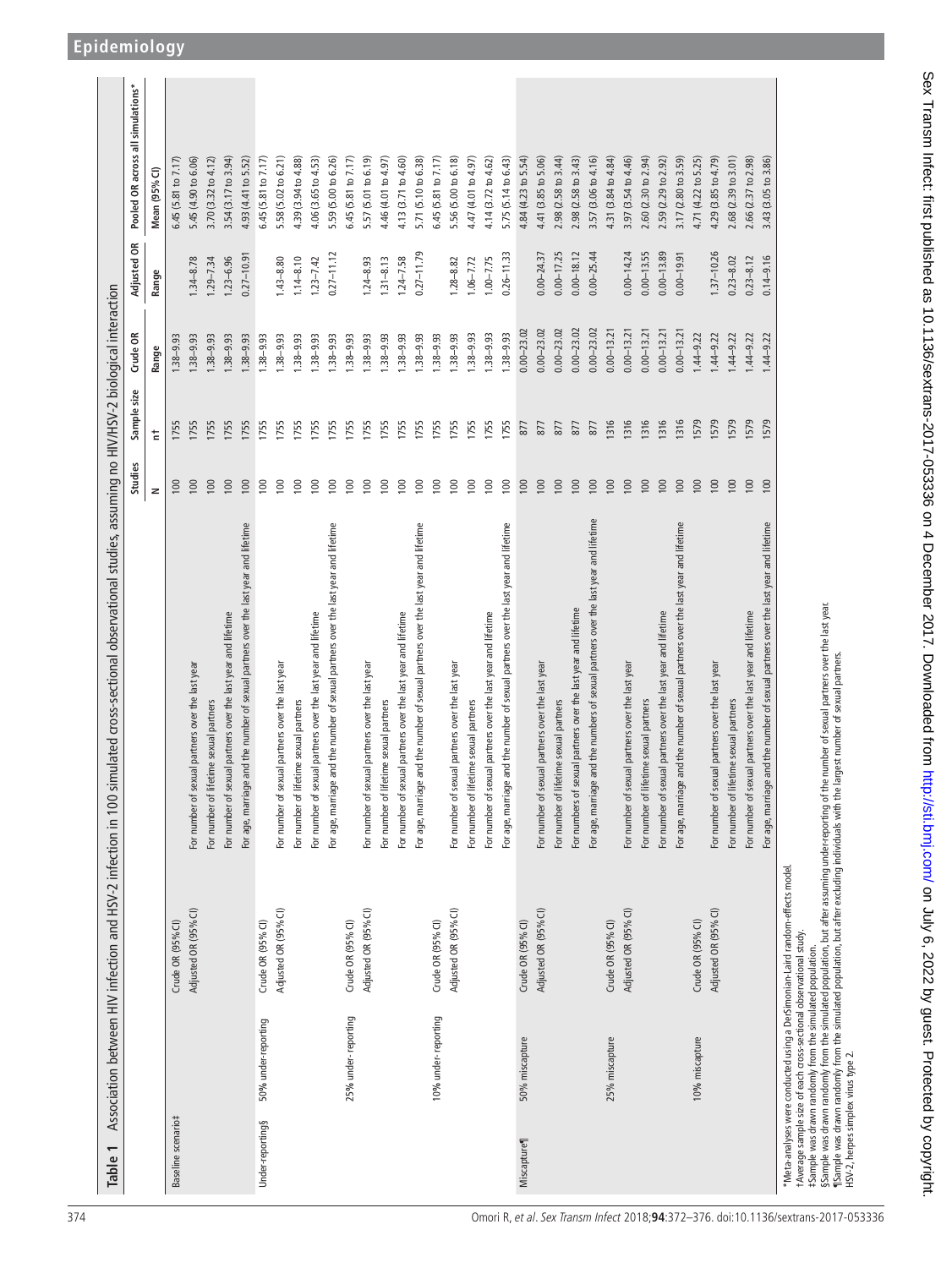$\overline{1}$  $\overline{1}$ 

| 3.32 (2.90 to 3.81)<br>5.97 (5.28 to 6.74)<br>3.12 (2.74 to 3.54)<br>3.09 (2.72 to 3.51)<br>3.76 (3.32 to 4.25)<br>3.68 (3.25 to 4.17)<br>4.71 (4.15 to 5.35)<br>8.05 (7.14 to 9.07)<br>7.13 (6.32 to 8.05)<br>5.72 (5.04 to 6.49)<br>7.09 (6.28 to 8.00)<br>5.01 (4.43 to 5.66)<br>4.73 (4.19 to 5.35)<br>5.86 (5.16 to 6.65)<br>8.05 (7.14 to 9.07)<br>to 8.03)<br>5.27 (5.23 to 6.73)<br>4.89 (4.22 to 5.65)<br>3.03 (2.60 to 3.53)<br>3.06 (2.62 to 3.56)<br>3.42 (2.93 to 4.00)<br>5.04 (4.44 to 5.72)<br>4.75 (4.18 to 5.40)<br>2.86 (2.50 to 3.26)<br>2.88 (2.51 to 3.29)<br>(3.30 to 4.29)<br>7.00 (6.21 to 7.90)<br>4.85 (4.29 to 5.49)<br>$(4.08 \text{ to } 5.22)$<br>8.05 (7.14 to 9.07)<br>5.03 (4.45 to 5.69)<br>4.77 (4.22 to 5.39)<br>4.56 (3.93 to 5.28)<br>5.50 (4.86 to 6.22)<br>8.05 (7.14 to 9.07<br>Mean (95% CI)<br>7.12 (6.31<br>4.61<br>3.76<br>$3.22 - 12.09$<br>$0.00 - 19.69$<br>$0.00 - 17.93$<br>$0.00 - 17.72$<br>$2.36 - 10.71$<br>$0.00 - 21.31$<br>$2.75 - 7.50$<br>$1.40 - 5.76$<br>$1.96 - 5.88$<br>$2.00 - 9.49$<br>$2.90 - 8.20$<br>$2.69 - 7.69$<br>$2.44 - 9.00$<br>$1.11 - 6.95$<br>$1.13 - 7.00$<br>$2.93 - 9.28$<br>$1.42 - 5.70$<br>$1.77 - 8.38$<br>$3.42 - 9.60$<br>$1.89 - 6.03$<br>$2.49 - 6.92$<br>$3.60 - 9.82$<br>$2.82 - 8.07$<br>$3.09 - 12.3$<br>$3.51 - 9.69$<br>$1.57 - 8.89$<br>$3.51 - 9.91$<br>$2.45 - 7.01$<br>Range<br>$0.00 - 19.69$<br>$0.00 - 19.69$<br>$0.00 - 19.69$<br>$0.00 - 19.69$<br>$0.00 - 19.69$<br>$3.44 - 9.95$<br>$3.44 - 9.95$<br>$3.04 - 9.25$<br>$3.44 - 9.95$<br>$3.44 - 9.95$<br>$3.44 - 9.95$<br>$3.44 - 9.95$<br>$3.44 - 9.95$<br>$3.44 - 9.95$<br>$3.44 - 9.95$<br>$3.44 - 9.95$<br>$3.44 - 9.95$<br>$3.44 - 9.95$<br>$3.44 - 9.95$<br>$3.44 - 9.95$<br>$3.04 - 9.25$<br>$3.04 - 9.25$<br>$3.04 - 9.25$<br>$3.44 - 9.95$<br>$3.44 - 9.95$<br>$3.44 - 9.95$<br>$3.44 - 9.95$<br>$3.44 - 9.95$<br>$2.61 - 8.34$<br>$2.61 - 8.34$<br>$3.04 - 9.25$<br>$2.61 - 8.34$<br>$2.61 - 8.34$<br>$2.61 - 8.34$<br>$3.44 - 9.95$<br>Range<br>1438<br>1438<br>1438<br>719<br>719<br>719<br>719<br>719<br>1079<br>1438<br>1438<br>1438<br>1438<br>1438<br>1438<br>1438<br>1438<br>1438<br>1438<br>1438<br>1438<br>1438<br>1438<br>1438<br>1438<br>1079<br>1079<br>1079<br>1079<br>1438<br>1294<br>1294<br>1294<br>1294<br>1294<br>ŧ<br>100<br>100<br>100<br>100<br>100<br>100<br>100<br>100<br>100<br>100<br>100<br>100<br>100<br>100<br>100<br>100<br>100<br>100<br>100<br>100<br>100<br>100<br>100<br>100<br>100<br>100<br>100<br>100<br>100<br>100<br>100<br>100<br>100<br>100<br>100<br>$\geq$<br>SSample was drawn randomly from the simulated population, but after assuming under-reporting of the number of sexual partners over the last year.<br>¶Sample was drawn randomly from the simulated population, but after excludin<br>For age, marriage and the number of sexual partners over the last year and lifetime<br>For age, marriage and the number of sexual partners over the last year and lifetime<br>For age, marriage and the number of sexual partners over the last year and lifetime<br>For age, marriage and the number of sexual partners over the last year and lifetime<br>For age, marriage and the number of sexual partners over the last year and lifetime<br>For age, marriage and the number of sexual partners over the last year and lifetime<br>age, marriage and the number of sexual partners over the last year and lifetime<br>For number of sexual partners over the last year and lifetime<br>For number of sexual partners over the last year and lifetime<br>For number of sexual partners over the last year and lifetime<br>For number of sexual partners over the last year and lifetime<br>For number of sexual partners over the last year and lifetime<br>For number of sexual partners over the last year and lifetime<br>For number of sexual partners over the last year and lifetime<br>For number of sexual partners over the last year<br>For number of sexual partners over the last year<br>For number of sexual partners over the last year<br>For number of sexual partners over the last year<br>For number of sexual partners over the last year<br>For number of sexual partners over the last year<br>For number of sexual partners over the last year<br>For number of lifetime sexual partners<br>For number of lifetime sexual partners<br>For number of lifetime sexual partners<br>For number of lifetime sexual partners<br>For number of lifetime sexual partners<br>For number of lifetime sexual partners<br>For number of lifetime sexual partners<br>*Meta-analyses were conducted using a DerSimonian-Laird random-effects model<br><b>For</b><br>Crude OR (95% Cl)<br>Crude OR (95% CI)<br>Crude OR (95% CI)<br>Crude OR (95% CI)<br>Crude OR (95% CI)<br>Crude OR (95% CI)<br>Crude OR (95% CI)<br>t Average sample size of each cross-sectional observational study.<br>#Sample was drawn randomly from the simulated population.<br>Adjusted OR<br>Adjusted OR<br>Adjusted OR<br>Adjusted OR<br>Adjusted OR<br>Adjusted OR<br><b>Adjusted OR</b><br>(95% <sub>0</sub> )<br>$(95%$ CI)<br>(95%C)<br>(95% <sup>°</sup><br>(95% <sup>°</sup><br>(95%C)<br>(95% <sup>°</sup> ()<br>25% under-reporting<br>10% under-reporting<br>50% under-reporting<br>50% miscapture<br>25% miscapture<br>10% miscapture<br>Baseline scenario#<br>Under-reporting§<br><b>Miscapture</b> |  |  | Studies | Sample size | Crude OR | Adjusted OR | all simulations*<br>Pooled OR across |
|------------------------------------------------------------------------------------------------------------------------------------------------------------------------------------------------------------------------------------------------------------------------------------------------------------------------------------------------------------------------------------------------------------------------------------------------------------------------------------------------------------------------------------------------------------------------------------------------------------------------------------------------------------------------------------------------------------------------------------------------------------------------------------------------------------------------------------------------------------------------------------------------------------------------------------------------------------------------------------------------------------------------------------------------------------------------------------------------------------------------------------------------------------------------------------------------------------------------------------------------------------------------------------------------------------------------------------------------------------------------------------------------------------------------------------------------------------------------------------------------------------------------------------------------------------------------------------------------------------------------------------------------------------------------------------------------------------------------------------------------------------------------------------------------------------------------------------------------------------------------------------------------------------------------------------------------------------------------------------------------------------------------------------------------------------------------------------------------------------------------------------------------------------------------------------------------------------------------------------------------------------------------------------------------------------------------------------------------------------------------------------------------------------------------------------------------------------------------------------------------------------------------------------------------------------------------------------------------------------------------------------------------------------------------------------------------------------------------------------------------------------------------------------------------------------------------------------------------------------------------------------------------------------------------------------------------------------------------------------------------------------------------------------------------------------------------------------------------------------------------------------------------------------------------------------------------------------------------------------------------------------------------------------------------------------------------------------------------------------------------------------------------------------------------------------------------------------------------------------------------------------------------------------------------------------------------------------------------------------------------------------------------------------------------------------------------------------------------------------------------------------------------------------------------------------------------------------------------------------------------------------------------------------------------------------------------------------------------------------------------------------------------------------------------------------------------------------------------------------------------------------------------------------------------------------------------------------------------------------------------------------------------------------------------------------------------------------------------------------------------------------------------------------------------------------------------------------------------------------------------------------------------------------------------------------------------------------------------------------------------------------------------------------------------------------------------------------------------------------------------------------------------------------------------------------------------------------------------------------------------------------------------------------------------------------------------------------------------------------------------------------------------------------------------------------------------------------------------------------------------------------------------------------------------------------------------------------------------------------------------------------------------------------------------------------------------------------------------------------------------------------------------------------------------------|--|--|---------|-------------|----------|-------------|--------------------------------------|
|                                                                                                                                                                                                                                                                                                                                                                                                                                                                                                                                                                                                                                                                                                                                                                                                                                                                                                                                                                                                                                                                                                                                                                                                                                                                                                                                                                                                                                                                                                                                                                                                                                                                                                                                                                                                                                                                                                                                                                                                                                                                                                                                                                                                                                                                                                                                                                                                                                                                                                                                                                                                                                                                                                                                                                                                                                                                                                                                                                                                                                                                                                                                                                                                                                                                                                                                                                                                                                                                                                                                                                                                                                                                                                                                                                                                                                                                                                                                                                                                                                                                                                                                                                                                                                                                                                                                                                                                                                                                                                                                                                                                                                                                                                                                                                                                                                                                                                                                                                                                                                                                                                                                                                                                                                                                                                                                                                                                                              |  |  |         |             |          |             |                                      |
|                                                                                                                                                                                                                                                                                                                                                                                                                                                                                                                                                                                                                                                                                                                                                                                                                                                                                                                                                                                                                                                                                                                                                                                                                                                                                                                                                                                                                                                                                                                                                                                                                                                                                                                                                                                                                                                                                                                                                                                                                                                                                                                                                                                                                                                                                                                                                                                                                                                                                                                                                                                                                                                                                                                                                                                                                                                                                                                                                                                                                                                                                                                                                                                                                                                                                                                                                                                                                                                                                                                                                                                                                                                                                                                                                                                                                                                                                                                                                                                                                                                                                                                                                                                                                                                                                                                                                                                                                                                                                                                                                                                                                                                                                                                                                                                                                                                                                                                                                                                                                                                                                                                                                                                                                                                                                                                                                                                                                              |  |  |         |             |          |             |                                      |
|                                                                                                                                                                                                                                                                                                                                                                                                                                                                                                                                                                                                                                                                                                                                                                                                                                                                                                                                                                                                                                                                                                                                                                                                                                                                                                                                                                                                                                                                                                                                                                                                                                                                                                                                                                                                                                                                                                                                                                                                                                                                                                                                                                                                                                                                                                                                                                                                                                                                                                                                                                                                                                                                                                                                                                                                                                                                                                                                                                                                                                                                                                                                                                                                                                                                                                                                                                                                                                                                                                                                                                                                                                                                                                                                                                                                                                                                                                                                                                                                                                                                                                                                                                                                                                                                                                                                                                                                                                                                                                                                                                                                                                                                                                                                                                                                                                                                                                                                                                                                                                                                                                                                                                                                                                                                                                                                                                                                                              |  |  |         |             |          |             |                                      |
|                                                                                                                                                                                                                                                                                                                                                                                                                                                                                                                                                                                                                                                                                                                                                                                                                                                                                                                                                                                                                                                                                                                                                                                                                                                                                                                                                                                                                                                                                                                                                                                                                                                                                                                                                                                                                                                                                                                                                                                                                                                                                                                                                                                                                                                                                                                                                                                                                                                                                                                                                                                                                                                                                                                                                                                                                                                                                                                                                                                                                                                                                                                                                                                                                                                                                                                                                                                                                                                                                                                                                                                                                                                                                                                                                                                                                                                                                                                                                                                                                                                                                                                                                                                                                                                                                                                                                                                                                                                                                                                                                                                                                                                                                                                                                                                                                                                                                                                                                                                                                                                                                                                                                                                                                                                                                                                                                                                                                              |  |  |         |             |          |             |                                      |
|                                                                                                                                                                                                                                                                                                                                                                                                                                                                                                                                                                                                                                                                                                                                                                                                                                                                                                                                                                                                                                                                                                                                                                                                                                                                                                                                                                                                                                                                                                                                                                                                                                                                                                                                                                                                                                                                                                                                                                                                                                                                                                                                                                                                                                                                                                                                                                                                                                                                                                                                                                                                                                                                                                                                                                                                                                                                                                                                                                                                                                                                                                                                                                                                                                                                                                                                                                                                                                                                                                                                                                                                                                                                                                                                                                                                                                                                                                                                                                                                                                                                                                                                                                                                                                                                                                                                                                                                                                                                                                                                                                                                                                                                                                                                                                                                                                                                                                                                                                                                                                                                                                                                                                                                                                                                                                                                                                                                                              |  |  |         |             |          |             |                                      |
|                                                                                                                                                                                                                                                                                                                                                                                                                                                                                                                                                                                                                                                                                                                                                                                                                                                                                                                                                                                                                                                                                                                                                                                                                                                                                                                                                                                                                                                                                                                                                                                                                                                                                                                                                                                                                                                                                                                                                                                                                                                                                                                                                                                                                                                                                                                                                                                                                                                                                                                                                                                                                                                                                                                                                                                                                                                                                                                                                                                                                                                                                                                                                                                                                                                                                                                                                                                                                                                                                                                                                                                                                                                                                                                                                                                                                                                                                                                                                                                                                                                                                                                                                                                                                                                                                                                                                                                                                                                                                                                                                                                                                                                                                                                                                                                                                                                                                                                                                                                                                                                                                                                                                                                                                                                                                                                                                                                                                              |  |  |         |             |          |             |                                      |
|                                                                                                                                                                                                                                                                                                                                                                                                                                                                                                                                                                                                                                                                                                                                                                                                                                                                                                                                                                                                                                                                                                                                                                                                                                                                                                                                                                                                                                                                                                                                                                                                                                                                                                                                                                                                                                                                                                                                                                                                                                                                                                                                                                                                                                                                                                                                                                                                                                                                                                                                                                                                                                                                                                                                                                                                                                                                                                                                                                                                                                                                                                                                                                                                                                                                                                                                                                                                                                                                                                                                                                                                                                                                                                                                                                                                                                                                                                                                                                                                                                                                                                                                                                                                                                                                                                                                                                                                                                                                                                                                                                                                                                                                                                                                                                                                                                                                                                                                                                                                                                                                                                                                                                                                                                                                                                                                                                                                                              |  |  |         |             |          |             |                                      |
|                                                                                                                                                                                                                                                                                                                                                                                                                                                                                                                                                                                                                                                                                                                                                                                                                                                                                                                                                                                                                                                                                                                                                                                                                                                                                                                                                                                                                                                                                                                                                                                                                                                                                                                                                                                                                                                                                                                                                                                                                                                                                                                                                                                                                                                                                                                                                                                                                                                                                                                                                                                                                                                                                                                                                                                                                                                                                                                                                                                                                                                                                                                                                                                                                                                                                                                                                                                                                                                                                                                                                                                                                                                                                                                                                                                                                                                                                                                                                                                                                                                                                                                                                                                                                                                                                                                                                                                                                                                                                                                                                                                                                                                                                                                                                                                                                                                                                                                                                                                                                                                                                                                                                                                                                                                                                                                                                                                                                              |  |  |         |             |          |             |                                      |
|                                                                                                                                                                                                                                                                                                                                                                                                                                                                                                                                                                                                                                                                                                                                                                                                                                                                                                                                                                                                                                                                                                                                                                                                                                                                                                                                                                                                                                                                                                                                                                                                                                                                                                                                                                                                                                                                                                                                                                                                                                                                                                                                                                                                                                                                                                                                                                                                                                                                                                                                                                                                                                                                                                                                                                                                                                                                                                                                                                                                                                                                                                                                                                                                                                                                                                                                                                                                                                                                                                                                                                                                                                                                                                                                                                                                                                                                                                                                                                                                                                                                                                                                                                                                                                                                                                                                                                                                                                                                                                                                                                                                                                                                                                                                                                                                                                                                                                                                                                                                                                                                                                                                                                                                                                                                                                                                                                                                                              |  |  |         |             |          |             |                                      |
|                                                                                                                                                                                                                                                                                                                                                                                                                                                                                                                                                                                                                                                                                                                                                                                                                                                                                                                                                                                                                                                                                                                                                                                                                                                                                                                                                                                                                                                                                                                                                                                                                                                                                                                                                                                                                                                                                                                                                                                                                                                                                                                                                                                                                                                                                                                                                                                                                                                                                                                                                                                                                                                                                                                                                                                                                                                                                                                                                                                                                                                                                                                                                                                                                                                                                                                                                                                                                                                                                                                                                                                                                                                                                                                                                                                                                                                                                                                                                                                                                                                                                                                                                                                                                                                                                                                                                                                                                                                                                                                                                                                                                                                                                                                                                                                                                                                                                                                                                                                                                                                                                                                                                                                                                                                                                                                                                                                                                              |  |  |         |             |          |             |                                      |
|                                                                                                                                                                                                                                                                                                                                                                                                                                                                                                                                                                                                                                                                                                                                                                                                                                                                                                                                                                                                                                                                                                                                                                                                                                                                                                                                                                                                                                                                                                                                                                                                                                                                                                                                                                                                                                                                                                                                                                                                                                                                                                                                                                                                                                                                                                                                                                                                                                                                                                                                                                                                                                                                                                                                                                                                                                                                                                                                                                                                                                                                                                                                                                                                                                                                                                                                                                                                                                                                                                                                                                                                                                                                                                                                                                                                                                                                                                                                                                                                                                                                                                                                                                                                                                                                                                                                                                                                                                                                                                                                                                                                                                                                                                                                                                                                                                                                                                                                                                                                                                                                                                                                                                                                                                                                                                                                                                                                                              |  |  |         |             |          |             |                                      |
|                                                                                                                                                                                                                                                                                                                                                                                                                                                                                                                                                                                                                                                                                                                                                                                                                                                                                                                                                                                                                                                                                                                                                                                                                                                                                                                                                                                                                                                                                                                                                                                                                                                                                                                                                                                                                                                                                                                                                                                                                                                                                                                                                                                                                                                                                                                                                                                                                                                                                                                                                                                                                                                                                                                                                                                                                                                                                                                                                                                                                                                                                                                                                                                                                                                                                                                                                                                                                                                                                                                                                                                                                                                                                                                                                                                                                                                                                                                                                                                                                                                                                                                                                                                                                                                                                                                                                                                                                                                                                                                                                                                                                                                                                                                                                                                                                                                                                                                                                                                                                                                                                                                                                                                                                                                                                                                                                                                                                              |  |  |         |             |          |             |                                      |
|                                                                                                                                                                                                                                                                                                                                                                                                                                                                                                                                                                                                                                                                                                                                                                                                                                                                                                                                                                                                                                                                                                                                                                                                                                                                                                                                                                                                                                                                                                                                                                                                                                                                                                                                                                                                                                                                                                                                                                                                                                                                                                                                                                                                                                                                                                                                                                                                                                                                                                                                                                                                                                                                                                                                                                                                                                                                                                                                                                                                                                                                                                                                                                                                                                                                                                                                                                                                                                                                                                                                                                                                                                                                                                                                                                                                                                                                                                                                                                                                                                                                                                                                                                                                                                                                                                                                                                                                                                                                                                                                                                                                                                                                                                                                                                                                                                                                                                                                                                                                                                                                                                                                                                                                                                                                                                                                                                                                                              |  |  |         |             |          |             |                                      |
|                                                                                                                                                                                                                                                                                                                                                                                                                                                                                                                                                                                                                                                                                                                                                                                                                                                                                                                                                                                                                                                                                                                                                                                                                                                                                                                                                                                                                                                                                                                                                                                                                                                                                                                                                                                                                                                                                                                                                                                                                                                                                                                                                                                                                                                                                                                                                                                                                                                                                                                                                                                                                                                                                                                                                                                                                                                                                                                                                                                                                                                                                                                                                                                                                                                                                                                                                                                                                                                                                                                                                                                                                                                                                                                                                                                                                                                                                                                                                                                                                                                                                                                                                                                                                                                                                                                                                                                                                                                                                                                                                                                                                                                                                                                                                                                                                                                                                                                                                                                                                                                                                                                                                                                                                                                                                                                                                                                                                              |  |  |         |             |          |             |                                      |
|                                                                                                                                                                                                                                                                                                                                                                                                                                                                                                                                                                                                                                                                                                                                                                                                                                                                                                                                                                                                                                                                                                                                                                                                                                                                                                                                                                                                                                                                                                                                                                                                                                                                                                                                                                                                                                                                                                                                                                                                                                                                                                                                                                                                                                                                                                                                                                                                                                                                                                                                                                                                                                                                                                                                                                                                                                                                                                                                                                                                                                                                                                                                                                                                                                                                                                                                                                                                                                                                                                                                                                                                                                                                                                                                                                                                                                                                                                                                                                                                                                                                                                                                                                                                                                                                                                                                                                                                                                                                                                                                                                                                                                                                                                                                                                                                                                                                                                                                                                                                                                                                                                                                                                                                                                                                                                                                                                                                                              |  |  |         |             |          |             |                                      |
|                                                                                                                                                                                                                                                                                                                                                                                                                                                                                                                                                                                                                                                                                                                                                                                                                                                                                                                                                                                                                                                                                                                                                                                                                                                                                                                                                                                                                                                                                                                                                                                                                                                                                                                                                                                                                                                                                                                                                                                                                                                                                                                                                                                                                                                                                                                                                                                                                                                                                                                                                                                                                                                                                                                                                                                                                                                                                                                                                                                                                                                                                                                                                                                                                                                                                                                                                                                                                                                                                                                                                                                                                                                                                                                                                                                                                                                                                                                                                                                                                                                                                                                                                                                                                                                                                                                                                                                                                                                                                                                                                                                                                                                                                                                                                                                                                                                                                                                                                                                                                                                                                                                                                                                                                                                                                                                                                                                                                              |  |  |         |             |          |             |                                      |
|                                                                                                                                                                                                                                                                                                                                                                                                                                                                                                                                                                                                                                                                                                                                                                                                                                                                                                                                                                                                                                                                                                                                                                                                                                                                                                                                                                                                                                                                                                                                                                                                                                                                                                                                                                                                                                                                                                                                                                                                                                                                                                                                                                                                                                                                                                                                                                                                                                                                                                                                                                                                                                                                                                                                                                                                                                                                                                                                                                                                                                                                                                                                                                                                                                                                                                                                                                                                                                                                                                                                                                                                                                                                                                                                                                                                                                                                                                                                                                                                                                                                                                                                                                                                                                                                                                                                                                                                                                                                                                                                                                                                                                                                                                                                                                                                                                                                                                                                                                                                                                                                                                                                                                                                                                                                                                                                                                                                                              |  |  |         |             |          |             |                                      |
|                                                                                                                                                                                                                                                                                                                                                                                                                                                                                                                                                                                                                                                                                                                                                                                                                                                                                                                                                                                                                                                                                                                                                                                                                                                                                                                                                                                                                                                                                                                                                                                                                                                                                                                                                                                                                                                                                                                                                                                                                                                                                                                                                                                                                                                                                                                                                                                                                                                                                                                                                                                                                                                                                                                                                                                                                                                                                                                                                                                                                                                                                                                                                                                                                                                                                                                                                                                                                                                                                                                                                                                                                                                                                                                                                                                                                                                                                                                                                                                                                                                                                                                                                                                                                                                                                                                                                                                                                                                                                                                                                                                                                                                                                                                                                                                                                                                                                                                                                                                                                                                                                                                                                                                                                                                                                                                                                                                                                              |  |  |         |             |          |             |                                      |
|                                                                                                                                                                                                                                                                                                                                                                                                                                                                                                                                                                                                                                                                                                                                                                                                                                                                                                                                                                                                                                                                                                                                                                                                                                                                                                                                                                                                                                                                                                                                                                                                                                                                                                                                                                                                                                                                                                                                                                                                                                                                                                                                                                                                                                                                                                                                                                                                                                                                                                                                                                                                                                                                                                                                                                                                                                                                                                                                                                                                                                                                                                                                                                                                                                                                                                                                                                                                                                                                                                                                                                                                                                                                                                                                                                                                                                                                                                                                                                                                                                                                                                                                                                                                                                                                                                                                                                                                                                                                                                                                                                                                                                                                                                                                                                                                                                                                                                                                                                                                                                                                                                                                                                                                                                                                                                                                                                                                                              |  |  |         |             |          |             |                                      |
|                                                                                                                                                                                                                                                                                                                                                                                                                                                                                                                                                                                                                                                                                                                                                                                                                                                                                                                                                                                                                                                                                                                                                                                                                                                                                                                                                                                                                                                                                                                                                                                                                                                                                                                                                                                                                                                                                                                                                                                                                                                                                                                                                                                                                                                                                                                                                                                                                                                                                                                                                                                                                                                                                                                                                                                                                                                                                                                                                                                                                                                                                                                                                                                                                                                                                                                                                                                                                                                                                                                                                                                                                                                                                                                                                                                                                                                                                                                                                                                                                                                                                                                                                                                                                                                                                                                                                                                                                                                                                                                                                                                                                                                                                                                                                                                                                                                                                                                                                                                                                                                                                                                                                                                                                                                                                                                                                                                                                              |  |  |         |             |          |             |                                      |
|                                                                                                                                                                                                                                                                                                                                                                                                                                                                                                                                                                                                                                                                                                                                                                                                                                                                                                                                                                                                                                                                                                                                                                                                                                                                                                                                                                                                                                                                                                                                                                                                                                                                                                                                                                                                                                                                                                                                                                                                                                                                                                                                                                                                                                                                                                                                                                                                                                                                                                                                                                                                                                                                                                                                                                                                                                                                                                                                                                                                                                                                                                                                                                                                                                                                                                                                                                                                                                                                                                                                                                                                                                                                                                                                                                                                                                                                                                                                                                                                                                                                                                                                                                                                                                                                                                                                                                                                                                                                                                                                                                                                                                                                                                                                                                                                                                                                                                                                                                                                                                                                                                                                                                                                                                                                                                                                                                                                                              |  |  |         |             |          |             |                                      |
|                                                                                                                                                                                                                                                                                                                                                                                                                                                                                                                                                                                                                                                                                                                                                                                                                                                                                                                                                                                                                                                                                                                                                                                                                                                                                                                                                                                                                                                                                                                                                                                                                                                                                                                                                                                                                                                                                                                                                                                                                                                                                                                                                                                                                                                                                                                                                                                                                                                                                                                                                                                                                                                                                                                                                                                                                                                                                                                                                                                                                                                                                                                                                                                                                                                                                                                                                                                                                                                                                                                                                                                                                                                                                                                                                                                                                                                                                                                                                                                                                                                                                                                                                                                                                                                                                                                                                                                                                                                                                                                                                                                                                                                                                                                                                                                                                                                                                                                                                                                                                                                                                                                                                                                                                                                                                                                                                                                                                              |  |  |         |             |          |             |                                      |
|                                                                                                                                                                                                                                                                                                                                                                                                                                                                                                                                                                                                                                                                                                                                                                                                                                                                                                                                                                                                                                                                                                                                                                                                                                                                                                                                                                                                                                                                                                                                                                                                                                                                                                                                                                                                                                                                                                                                                                                                                                                                                                                                                                                                                                                                                                                                                                                                                                                                                                                                                                                                                                                                                                                                                                                                                                                                                                                                                                                                                                                                                                                                                                                                                                                                                                                                                                                                                                                                                                                                                                                                                                                                                                                                                                                                                                                                                                                                                                                                                                                                                                                                                                                                                                                                                                                                                                                                                                                                                                                                                                                                                                                                                                                                                                                                                                                                                                                                                                                                                                                                                                                                                                                                                                                                                                                                                                                                                              |  |  |         |             |          |             |                                      |
|                                                                                                                                                                                                                                                                                                                                                                                                                                                                                                                                                                                                                                                                                                                                                                                                                                                                                                                                                                                                                                                                                                                                                                                                                                                                                                                                                                                                                                                                                                                                                                                                                                                                                                                                                                                                                                                                                                                                                                                                                                                                                                                                                                                                                                                                                                                                                                                                                                                                                                                                                                                                                                                                                                                                                                                                                                                                                                                                                                                                                                                                                                                                                                                                                                                                                                                                                                                                                                                                                                                                                                                                                                                                                                                                                                                                                                                                                                                                                                                                                                                                                                                                                                                                                                                                                                                                                                                                                                                                                                                                                                                                                                                                                                                                                                                                                                                                                                                                                                                                                                                                                                                                                                                                                                                                                                                                                                                                                              |  |  |         |             |          |             |                                      |
|                                                                                                                                                                                                                                                                                                                                                                                                                                                                                                                                                                                                                                                                                                                                                                                                                                                                                                                                                                                                                                                                                                                                                                                                                                                                                                                                                                                                                                                                                                                                                                                                                                                                                                                                                                                                                                                                                                                                                                                                                                                                                                                                                                                                                                                                                                                                                                                                                                                                                                                                                                                                                                                                                                                                                                                                                                                                                                                                                                                                                                                                                                                                                                                                                                                                                                                                                                                                                                                                                                                                                                                                                                                                                                                                                                                                                                                                                                                                                                                                                                                                                                                                                                                                                                                                                                                                                                                                                                                                                                                                                                                                                                                                                                                                                                                                                                                                                                                                                                                                                                                                                                                                                                                                                                                                                                                                                                                                                              |  |  |         |             |          |             |                                      |
|                                                                                                                                                                                                                                                                                                                                                                                                                                                                                                                                                                                                                                                                                                                                                                                                                                                                                                                                                                                                                                                                                                                                                                                                                                                                                                                                                                                                                                                                                                                                                                                                                                                                                                                                                                                                                                                                                                                                                                                                                                                                                                                                                                                                                                                                                                                                                                                                                                                                                                                                                                                                                                                                                                                                                                                                                                                                                                                                                                                                                                                                                                                                                                                                                                                                                                                                                                                                                                                                                                                                                                                                                                                                                                                                                                                                                                                                                                                                                                                                                                                                                                                                                                                                                                                                                                                                                                                                                                                                                                                                                                                                                                                                                                                                                                                                                                                                                                                                                                                                                                                                                                                                                                                                                                                                                                                                                                                                                              |  |  |         |             |          |             |                                      |
|                                                                                                                                                                                                                                                                                                                                                                                                                                                                                                                                                                                                                                                                                                                                                                                                                                                                                                                                                                                                                                                                                                                                                                                                                                                                                                                                                                                                                                                                                                                                                                                                                                                                                                                                                                                                                                                                                                                                                                                                                                                                                                                                                                                                                                                                                                                                                                                                                                                                                                                                                                                                                                                                                                                                                                                                                                                                                                                                                                                                                                                                                                                                                                                                                                                                                                                                                                                                                                                                                                                                                                                                                                                                                                                                                                                                                                                                                                                                                                                                                                                                                                                                                                                                                                                                                                                                                                                                                                                                                                                                                                                                                                                                                                                                                                                                                                                                                                                                                                                                                                                                                                                                                                                                                                                                                                                                                                                                                              |  |  |         |             |          |             |                                      |
|                                                                                                                                                                                                                                                                                                                                                                                                                                                                                                                                                                                                                                                                                                                                                                                                                                                                                                                                                                                                                                                                                                                                                                                                                                                                                                                                                                                                                                                                                                                                                                                                                                                                                                                                                                                                                                                                                                                                                                                                                                                                                                                                                                                                                                                                                                                                                                                                                                                                                                                                                                                                                                                                                                                                                                                                                                                                                                                                                                                                                                                                                                                                                                                                                                                                                                                                                                                                                                                                                                                                                                                                                                                                                                                                                                                                                                                                                                                                                                                                                                                                                                                                                                                                                                                                                                                                                                                                                                                                                                                                                                                                                                                                                                                                                                                                                                                                                                                                                                                                                                                                                                                                                                                                                                                                                                                                                                                                                              |  |  |         |             |          |             |                                      |
|                                                                                                                                                                                                                                                                                                                                                                                                                                                                                                                                                                                                                                                                                                                                                                                                                                                                                                                                                                                                                                                                                                                                                                                                                                                                                                                                                                                                                                                                                                                                                                                                                                                                                                                                                                                                                                                                                                                                                                                                                                                                                                                                                                                                                                                                                                                                                                                                                                                                                                                                                                                                                                                                                                                                                                                                                                                                                                                                                                                                                                                                                                                                                                                                                                                                                                                                                                                                                                                                                                                                                                                                                                                                                                                                                                                                                                                                                                                                                                                                                                                                                                                                                                                                                                                                                                                                                                                                                                                                                                                                                                                                                                                                                                                                                                                                                                                                                                                                                                                                                                                                                                                                                                                                                                                                                                                                                                                                                              |  |  |         |             |          |             |                                      |
|                                                                                                                                                                                                                                                                                                                                                                                                                                                                                                                                                                                                                                                                                                                                                                                                                                                                                                                                                                                                                                                                                                                                                                                                                                                                                                                                                                                                                                                                                                                                                                                                                                                                                                                                                                                                                                                                                                                                                                                                                                                                                                                                                                                                                                                                                                                                                                                                                                                                                                                                                                                                                                                                                                                                                                                                                                                                                                                                                                                                                                                                                                                                                                                                                                                                                                                                                                                                                                                                                                                                                                                                                                                                                                                                                                                                                                                                                                                                                                                                                                                                                                                                                                                                                                                                                                                                                                                                                                                                                                                                                                                                                                                                                                                                                                                                                                                                                                                                                                                                                                                                                                                                                                                                                                                                                                                                                                                                                              |  |  |         |             |          |             |                                      |
|                                                                                                                                                                                                                                                                                                                                                                                                                                                                                                                                                                                                                                                                                                                                                                                                                                                                                                                                                                                                                                                                                                                                                                                                                                                                                                                                                                                                                                                                                                                                                                                                                                                                                                                                                                                                                                                                                                                                                                                                                                                                                                                                                                                                                                                                                                                                                                                                                                                                                                                                                                                                                                                                                                                                                                                                                                                                                                                                                                                                                                                                                                                                                                                                                                                                                                                                                                                                                                                                                                                                                                                                                                                                                                                                                                                                                                                                                                                                                                                                                                                                                                                                                                                                                                                                                                                                                                                                                                                                                                                                                                                                                                                                                                                                                                                                                                                                                                                                                                                                                                                                                                                                                                                                                                                                                                                                                                                                                              |  |  |         |             |          |             |                                      |
|                                                                                                                                                                                                                                                                                                                                                                                                                                                                                                                                                                                                                                                                                                                                                                                                                                                                                                                                                                                                                                                                                                                                                                                                                                                                                                                                                                                                                                                                                                                                                                                                                                                                                                                                                                                                                                                                                                                                                                                                                                                                                                                                                                                                                                                                                                                                                                                                                                                                                                                                                                                                                                                                                                                                                                                                                                                                                                                                                                                                                                                                                                                                                                                                                                                                                                                                                                                                                                                                                                                                                                                                                                                                                                                                                                                                                                                                                                                                                                                                                                                                                                                                                                                                                                                                                                                                                                                                                                                                                                                                                                                                                                                                                                                                                                                                                                                                                                                                                                                                                                                                                                                                                                                                                                                                                                                                                                                                                              |  |  |         |             |          |             |                                      |
|                                                                                                                                                                                                                                                                                                                                                                                                                                                                                                                                                                                                                                                                                                                                                                                                                                                                                                                                                                                                                                                                                                                                                                                                                                                                                                                                                                                                                                                                                                                                                                                                                                                                                                                                                                                                                                                                                                                                                                                                                                                                                                                                                                                                                                                                                                                                                                                                                                                                                                                                                                                                                                                                                                                                                                                                                                                                                                                                                                                                                                                                                                                                                                                                                                                                                                                                                                                                                                                                                                                                                                                                                                                                                                                                                                                                                                                                                                                                                                                                                                                                                                                                                                                                                                                                                                                                                                                                                                                                                                                                                                                                                                                                                                                                                                                                                                                                                                                                                                                                                                                                                                                                                                                                                                                                                                                                                                                                                              |  |  |         |             |          |             |                                      |
|                                                                                                                                                                                                                                                                                                                                                                                                                                                                                                                                                                                                                                                                                                                                                                                                                                                                                                                                                                                                                                                                                                                                                                                                                                                                                                                                                                                                                                                                                                                                                                                                                                                                                                                                                                                                                                                                                                                                                                                                                                                                                                                                                                                                                                                                                                                                                                                                                                                                                                                                                                                                                                                                                                                                                                                                                                                                                                                                                                                                                                                                                                                                                                                                                                                                                                                                                                                                                                                                                                                                                                                                                                                                                                                                                                                                                                                                                                                                                                                                                                                                                                                                                                                                                                                                                                                                                                                                                                                                                                                                                                                                                                                                                                                                                                                                                                                                                                                                                                                                                                                                                                                                                                                                                                                                                                                                                                                                                              |  |  |         |             |          |             |                                      |
|                                                                                                                                                                                                                                                                                                                                                                                                                                                                                                                                                                                                                                                                                                                                                                                                                                                                                                                                                                                                                                                                                                                                                                                                                                                                                                                                                                                                                                                                                                                                                                                                                                                                                                                                                                                                                                                                                                                                                                                                                                                                                                                                                                                                                                                                                                                                                                                                                                                                                                                                                                                                                                                                                                                                                                                                                                                                                                                                                                                                                                                                                                                                                                                                                                                                                                                                                                                                                                                                                                                                                                                                                                                                                                                                                                                                                                                                                                                                                                                                                                                                                                                                                                                                                                                                                                                                                                                                                                                                                                                                                                                                                                                                                                                                                                                                                                                                                                                                                                                                                                                                                                                                                                                                                                                                                                                                                                                                                              |  |  |         |             |          |             |                                      |
|                                                                                                                                                                                                                                                                                                                                                                                                                                                                                                                                                                                                                                                                                                                                                                                                                                                                                                                                                                                                                                                                                                                                                                                                                                                                                                                                                                                                                                                                                                                                                                                                                                                                                                                                                                                                                                                                                                                                                                                                                                                                                                                                                                                                                                                                                                                                                                                                                                                                                                                                                                                                                                                                                                                                                                                                                                                                                                                                                                                                                                                                                                                                                                                                                                                                                                                                                                                                                                                                                                                                                                                                                                                                                                                                                                                                                                                                                                                                                                                                                                                                                                                                                                                                                                                                                                                                                                                                                                                                                                                                                                                                                                                                                                                                                                                                                                                                                                                                                                                                                                                                                                                                                                                                                                                                                                                                                                                                                              |  |  |         |             |          |             |                                      |
|                                                                                                                                                                                                                                                                                                                                                                                                                                                                                                                                                                                                                                                                                                                                                                                                                                                                                                                                                                                                                                                                                                                                                                                                                                                                                                                                                                                                                                                                                                                                                                                                                                                                                                                                                                                                                                                                                                                                                                                                                                                                                                                                                                                                                                                                                                                                                                                                                                                                                                                                                                                                                                                                                                                                                                                                                                                                                                                                                                                                                                                                                                                                                                                                                                                                                                                                                                                                                                                                                                                                                                                                                                                                                                                                                                                                                                                                                                                                                                                                                                                                                                                                                                                                                                                                                                                                                                                                                                                                                                                                                                                                                                                                                                                                                                                                                                                                                                                                                                                                                                                                                                                                                                                                                                                                                                                                                                                                                              |  |  |         |             |          |             |                                      |
|                                                                                                                                                                                                                                                                                                                                                                                                                                                                                                                                                                                                                                                                                                                                                                                                                                                                                                                                                                                                                                                                                                                                                                                                                                                                                                                                                                                                                                                                                                                                                                                                                                                                                                                                                                                                                                                                                                                                                                                                                                                                                                                                                                                                                                                                                                                                                                                                                                                                                                                                                                                                                                                                                                                                                                                                                                                                                                                                                                                                                                                                                                                                                                                                                                                                                                                                                                                                                                                                                                                                                                                                                                                                                                                                                                                                                                                                                                                                                                                                                                                                                                                                                                                                                                                                                                                                                                                                                                                                                                                                                                                                                                                                                                                                                                                                                                                                                                                                                                                                                                                                                                                                                                                                                                                                                                                                                                                                                              |  |  |         |             |          |             |                                      |
|                                                                                                                                                                                                                                                                                                                                                                                                                                                                                                                                                                                                                                                                                                                                                                                                                                                                                                                                                                                                                                                                                                                                                                                                                                                                                                                                                                                                                                                                                                                                                                                                                                                                                                                                                                                                                                                                                                                                                                                                                                                                                                                                                                                                                                                                                                                                                                                                                                                                                                                                                                                                                                                                                                                                                                                                                                                                                                                                                                                                                                                                                                                                                                                                                                                                                                                                                                                                                                                                                                                                                                                                                                                                                                                                                                                                                                                                                                                                                                                                                                                                                                                                                                                                                                                                                                                                                                                                                                                                                                                                                                                                                                                                                                                                                                                                                                                                                                                                                                                                                                                                                                                                                                                                                                                                                                                                                                                                                              |  |  |         |             |          |             |                                      |

<span id="page-3-0"></span>